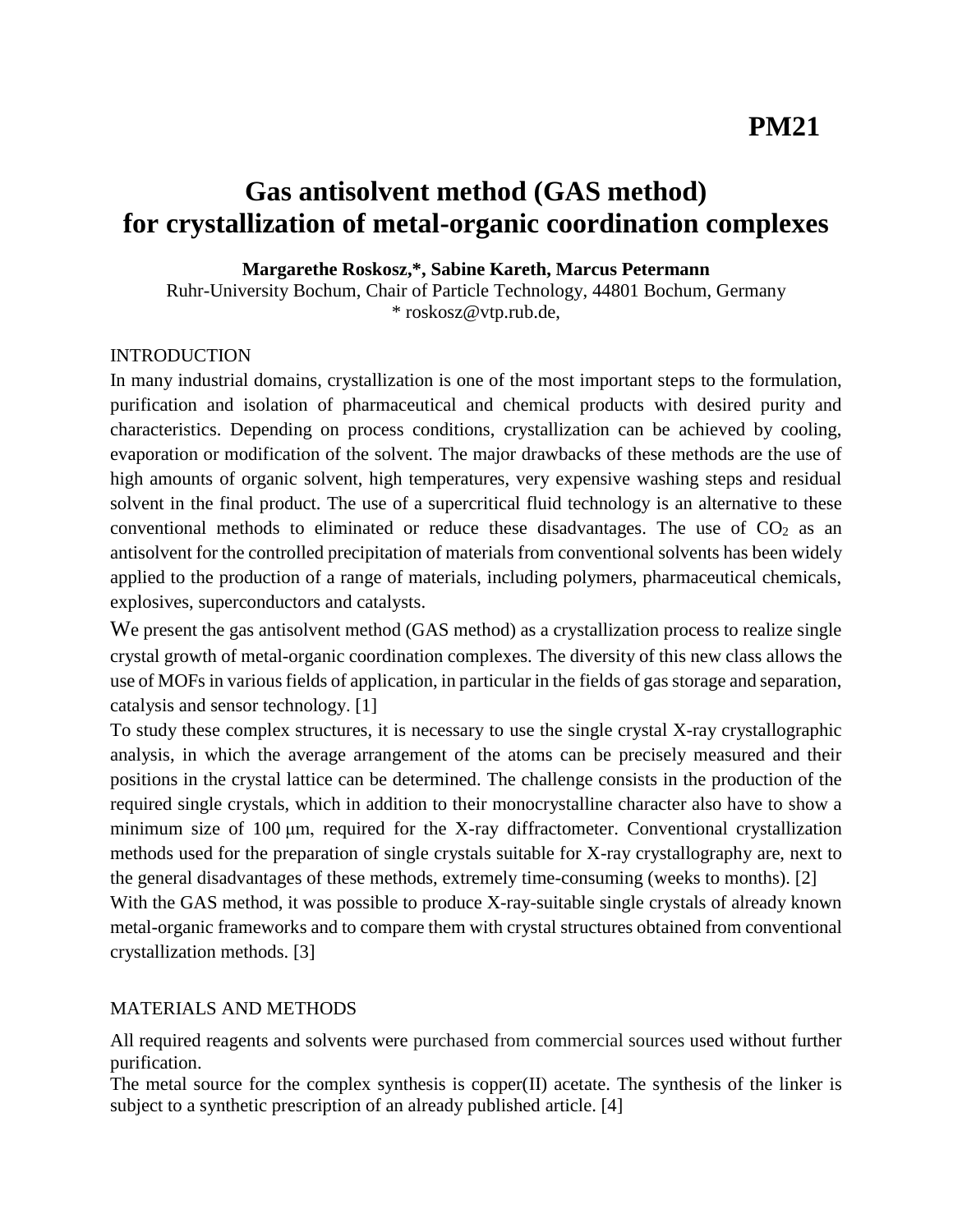**Complex Synthesis.** For the synthesis of the metal complex 0.1 g of the metal(II) acetate and the organic linker, diethyl cyanomalonate, were dissolved in a 1:2 metal:ligand molar ratio in 70 ml of ethanol and stirred at room temperature for 12 h. The resulting precipitate was filtered, dried in vacuum for 8 h and used for the crystallization without further purification.

Gas antisolvent crystallization. The crystallization with CO<sub>2</sub> as an antisolvent was carried out in a high-pressure view cell. The autoclave was equipped with a saturated solution of the metal complex in a chosen solvent. A crystallization time of 2 h, a pressure of 100 bar and a temperature of 40 °C were set. After the specified time, the autoclave was purged for 30 min. The precipitate was obtained as crystals.

**Conventional crystallization.** To determine an influence of the crystallization method on the structure of the complexes, the products were also crystallized by a conventional method. Different concentrations of the metal complex in various solvents were prepared. By letting these solutions evaporate at room temperature, single crystals were obtained after weeks to months.



Figure 1: Formation route of the metal-organic coordination complex build of diethyl cyanomalonate as linker and copper(II) acetate as metallic component.

## RESULTS

The following results for the copper(II) complex are exemplary for the crystallization of several metal complexes.

Irrespective of the type of crystallization, the copper complex was obtained as crystals that mostly have a minimum size of 100 μm, required for the diffractometer. Therefore, it was possible to obtain and evaluate intensity data sets by using a single-crystal X-ray diffractometer (Stoe IPDS I) with graphite monochromatic MoKα X-ray radiation.

Using diethyl cyanomalonate as linker and copper(II) acetate as the metallic source it was possible to design a complex of the composition  $[ML_2]_n$ . Depending on the chosen metal a one-dimensional copper(II) complex was obtained, that molecular view is shown in Figure 1.